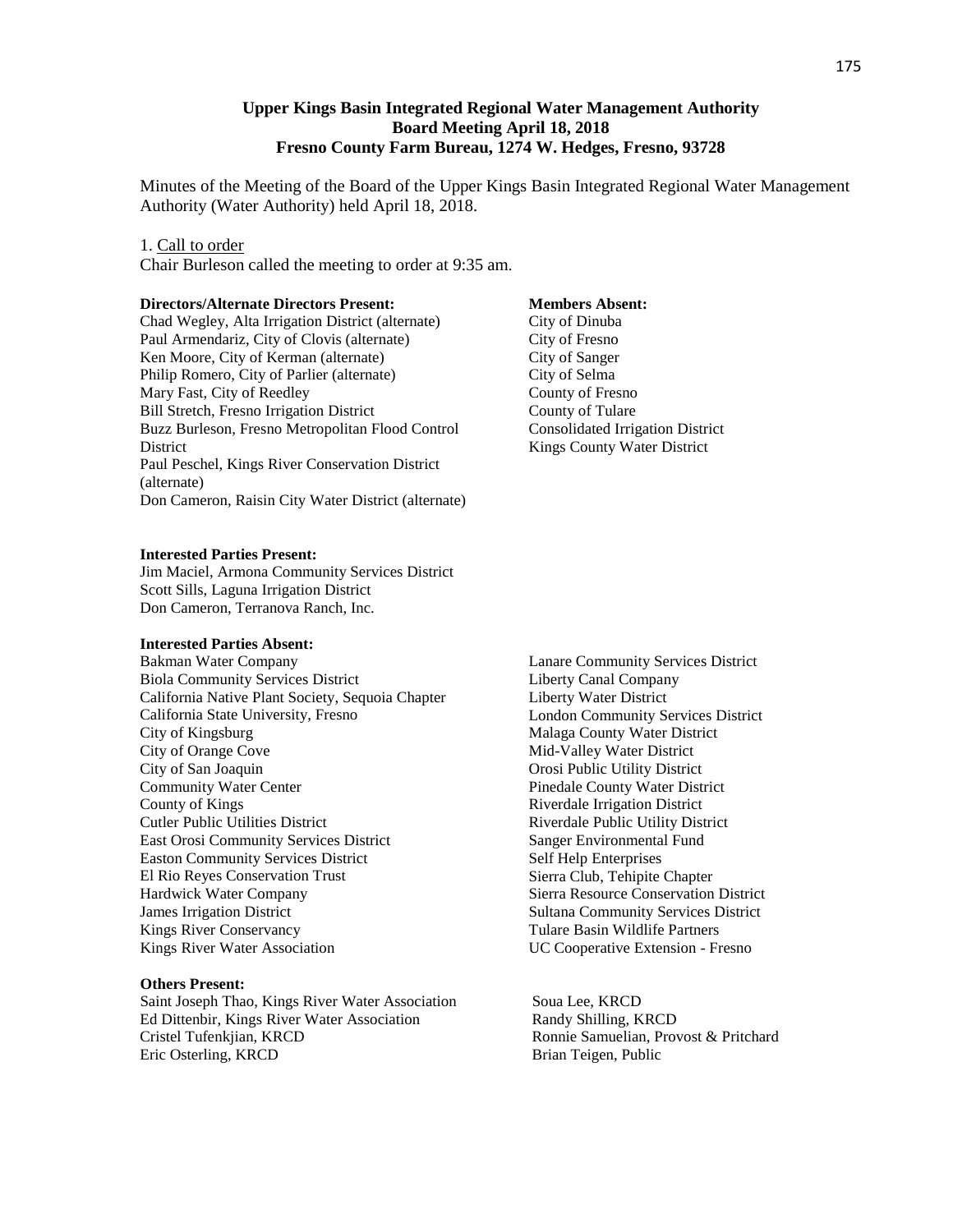2. Additions to or Deletions from the Agenda

Eric Osterling led the Authority in the Pledge of Allegiance.

3. Public Presentations

None

## 4. Consider approval of the October 18, 2017 meeting minutes

It was moved by Director Fast, seconded by Alternate Director Moore and unanimously carried that the minutes of the October 18, 2017 meeting of the Board of Directors be approved as presented.

## 5. Member/Interested Party Report

Chair Burleson called on Saint Joseph Thao with Kings River Water Association (KRWA) to provide a report on Kings River water conditions. Thao reported that 2017 was the third largest water year on record at about 244% of average. Flood releases were from January 27, 2017 through July 10, 2017. A comparison of last year's storage versus this year sees a sharp trend towards reaching the 1 million storage capacity mark. It is expected that the storage capacity mark will be breached by mid-May 2018. KRWA tracks daily snow pack with snow sensors. As of April 1, 2018, the snow pack is at 47% of average. Last year, 688,000 acre-feet of floodwater was lost on the Kings River system. Director Stretch noted that at SGMA meetings, he would always highlight that 700,000 acre feet of water is being lost on the Kings River system and about 2 million acre feet is being lost on the San Joaquin River system. Those are key figures when discussing SGMA or IRWM flood capture projects.

6. Director Reports

None.

## 7. Advisory Committee Report

Chair Burleson called on Advisory Committee vice Chair Bill Stretch to provide a report on Advisory Committee activities on March 21, 2018. Stretch reported that the Advisory Committee received staff reports, updates on the IRWM Plan Update and Prop 1 DAC Involvement Grant. The Committee conducted a call for nominations of a new Chair due to the departure of former Chair Lisa Koehn; however, no nominations were received. Vice Chair Stretch will continue to lead the Committee along with support of Authority staff until a new Chair is selected. New IRWMP projects and Storm Water Resources Plan projects were submitted to the Advisory Committee. Although the Committee was short of a quorum, the Committee did not voice any objections to the projects and provided general consensus to recommend that the Board approve the new projects to the IRWMP Project List and Storm Water Resources Plan Project List.

Chair Burleson provided an overview of the role of the Advisory Committee and stressed the importance of Members and Interested Parties continuing to send representatives to the Advisory Committee meetings. The Advisory Committee serves an important role in the governance of the Authority and is the first step where agencies may provide their input. Due to the vacancy of the Advisory Committee Chair, Chair Burleson asked Members and Interested Parties to consider who can step up to fill that vacancy.

### 8. Staff Reports

*a. Planning and Implementation Contracts* – Soua Lee referred to the grants matrix included in the agenda packet and reported on the status of each project under the Prop 84 Round 1 Implementation Grant and the Prop 84 Round 2 Implementation Grant.

*b. Inter-regional and Statewide Coordination* – Lee reported that the Roundtable of Regions is looking to formalize a leadership team to support the growing work of the group. One area of concern with the growing influence of the Roundtable is that the California Department of Water Resources (DWR) has been looking to the Roundtable for input on processes to implement Prop 1 IRWM funds even though DWR has already established a Stakeholder Engagement and Advisory Committee (SEAC) aimed at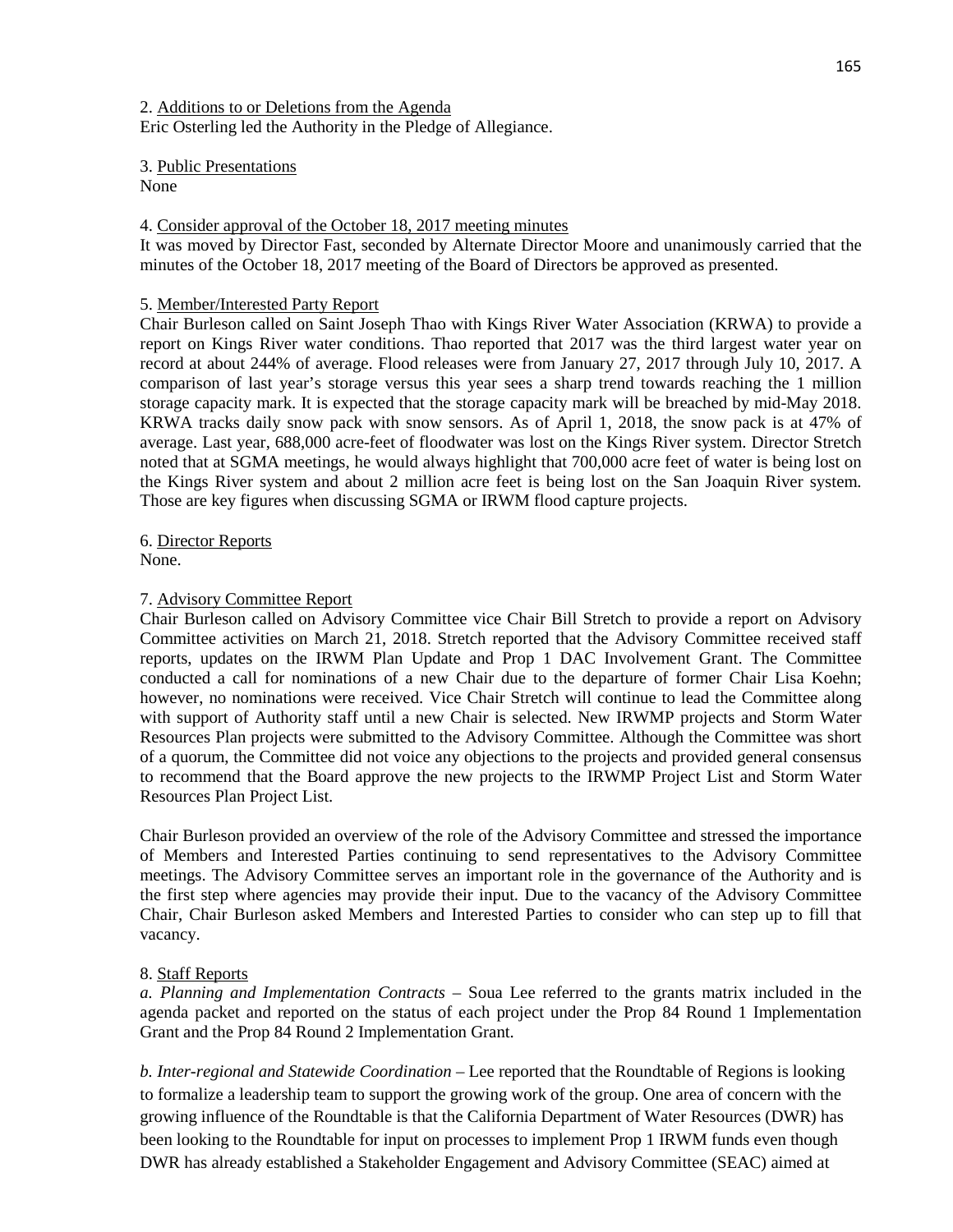engaging and gathering input in the development of program materials and processes. Among the various priorities of the Roundtable for 2018, Lee highlighted that due to the increasing lack of participation or interest in IRWM, the Roundtable will continue to discuss strategic ways to possibly rebrand IRWM or re-message IRWM to showcase the value and successes of IRWM. Eric Osterling shared that the Roundtable was originally just a sounding table; however, possibly due to capacity issues with DWR staff, DWR have been conducting exclusive engagements with the Roundtable and Association of California Water Agencies (ACWA) IRWM subcommittee. The issue with this is that there is not many decision-making fairness. Oftentimes, the actions that comes from the group is driven by the person with the loudest voice, which typically has consisted of non-governmental agencies (NGOs) and coastal agencies that have the capacity to engage and drive policy. On the policy side, Osterling has been trying to work with DWR to see the disproportionate representation of areas around the state, especially the Tulare Lake Subbasin, and looking at ways to improve the Subbasin's representation.

Osterling continued on to report on the various tools being developed by NGOs and the scientific community to facilitate Sustainable Groundwater Management Act (SGMA) planning. Several years ago, The Nature Conservancy, in partnership with DWR, developed a groundwater dependent ecosystems and interconnected streams tool, which has been made public. The Community Water Center received Proposition 1 funding to develop a Disadvantaged Community (DAC) Vulnerability Assessment tool that looks at water quality and water supply issues and will be a GIS tool that can be utilized by the public. The timeline to complete this tool is December 2018. The Tulare Basin Watershed Collaborative is also putting together a tool focused on mapping riparian and wetland areas for possible land retirement.

*c. Public Information* – Lee reported that the Board approved the spending of the Authority's outreach budget to develop indoor and outdoor watering tips handouts as outreach tools. Cristel Tufenkjian developed two separate handouts – one for indoor and one for outdoor. The handouts have one side printed in English and the other side in Spanish along with the name of all Members and Interested Parties printed at the bottom. The handouts are available to Authority Members and Interested Parties to take for outreach purposes.

*d. Legislation* – Cristel Tufenkjian reported on AB 2064 (Gloria) and AB 2060 (Garcia). Both bills aim to help with cash flow for DAC grants that comes through the IRWM Program such as providing advance payment for projects. Both bills have moved out of the Assembly Water, Parks, and Wildlife Committee and are now in the Appropriations Committee. Tufenkjian went on to report on Prop 68, which does not have IRWM specified funding, but has \$290 million for regional sustainability, which would fit into the goals of IRWM. The Gerry Meral bond will appear on the November 2018 ballot and specifies \$5 million for IRWM. Tufenkjian noted that the Authority has a policy in place where the Authority may draft a letter of support for the bond if it wishes to do so. After a light discussion, the Board provided direction to staff to write a letter of support for the bond by Gerry Meral.

*e. Administrative Items* – Osterling reported that Soua Lee will assume the role as Program Manager and would be the direct contact. However, any questions relating to policy can be directed at Eric Osterling or Cristel Tufenkjian. Osterling reiterated that the Board had adopted a policy for support and endorsement. Opposition to the Semitropic Tulare Lake Storage and Floodwater Protection Project was previously discussed at the October 18, 2017 Board meeting. Recently, Authority staff submitted a second letter of opposition to the Semitropic project. This project consists of taking Kings River floodwater and permanently banking it in Kern County.

*f. Other* – None.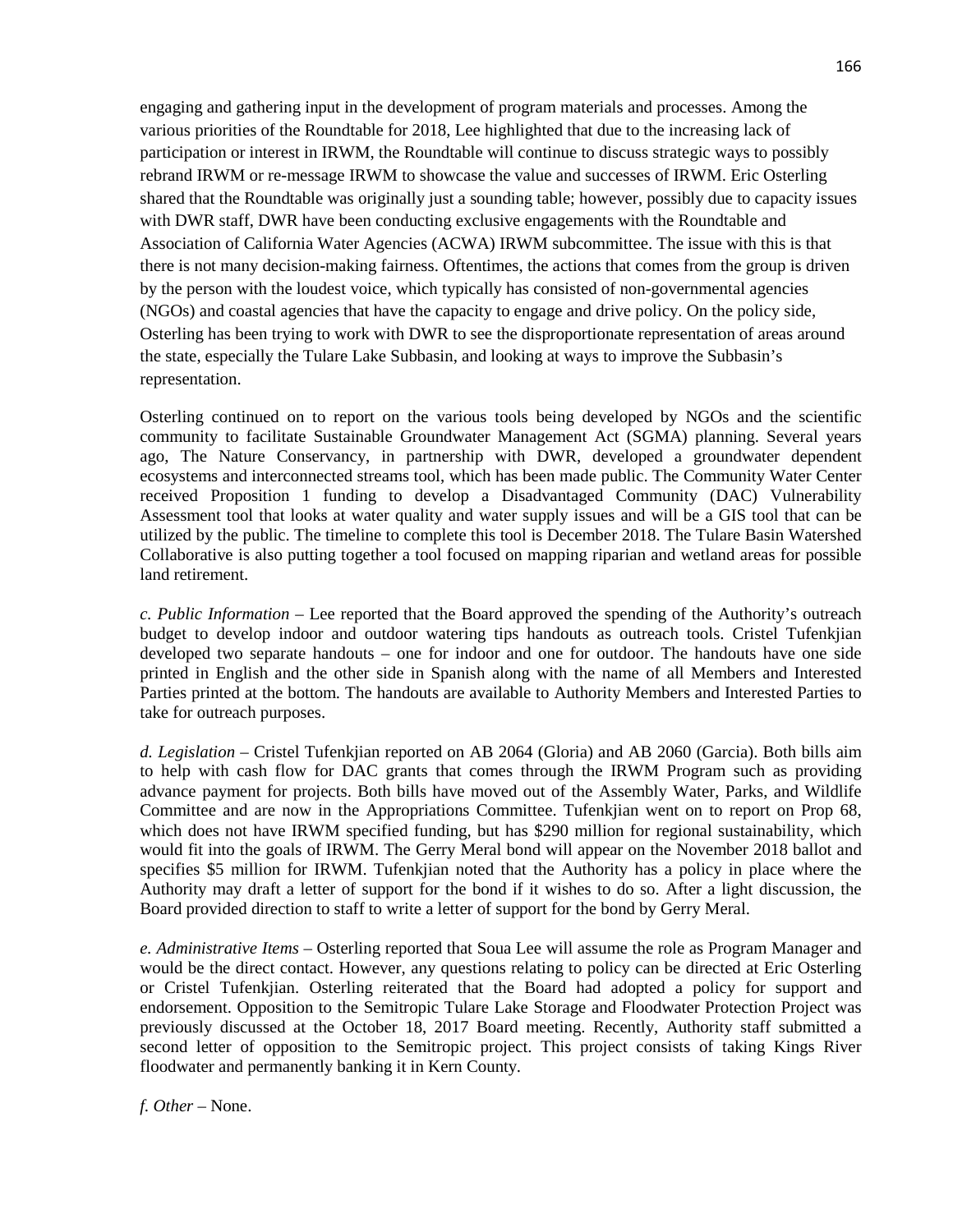### 9. Status and Discussion of Prop 1 Grants

- A. DAC Involvement Lee reported that the Proposition 1 DAC Involvement Grant allocated \$3.4 million of noncompetitive funds to the Tulare-Kern Funding Area for engaging DACs in the IRWM planning process. About \$2 million of the \$3.4 million will be utilized for DAC project development. Tulare County is leading the implementation and coordination of this grant. In February 2018, Tulare County received a fully executed grant agreement from DWR. Additionally, the Tulare County Board of Supervisors approved the creation of a Project Advisory Committee (PAC) as well as a contract with Provost & Pritchard for grant management services. A PAC kick-off meeting was scheduled for April 19, 2018 at the Tulare County Office.
- B. IRWMP Update Lee reported that the IRWMP Update Workgroup has met several times to discuss and review the progress of the Plan update. To date, Provost & Pritchard has completed updates to the water quality chapter and is completing updates to climate change information present throughout the Plan. The IRWMP update is essentially almost complete. Agencies looking to add new projects to the IRWMP Project List should complete a Project Information Form, which can be downloaded from the kingsbasinauthority.org website.

In conjunction with the IRWMP update, the Authority is also developing a Storm Water Resources Plan that will cover the same boundaries as the IRWMP, but excludes areas already covered by the Fresno Metropolitan Flood Control District's functionally equivalent Storm Water Resource Plan.

Ronnie Samuelian stated that a draft Plan will be presented to the Advisory Committee and Board in June and July for review and comment. However, DWR has expressed willingness to review the draft Plan and provide their comment. Depending on DWR's input, the Board will not adopt the final Plan until DWR accepts that the Plan complies with the new standards.

C. IRWMP Implementation Schedule – Lee provided an overview of the Prop 1 IRWM Implementation Grant solicitation schedule that was included in the agenda packet. In order to ready for the release of the final PSP, as soon as the draft PSP is released the Project Workgroup will reconvene to discuss the draft PSP and provide any comments. The Project Workgroup will then appoint a Project Review Panel, which will provide further review of the projects that will go into the grant application.

10. Request to Modify the Integrated Regional Water Management Plan (IRWMP) and Storm Water Resources Plan (SWRP) Project Lists

Lee reported that to save paper, the Project Information Forms for all new IRWM projects and Storm Water Resources Plan projects were removed from the printed agenda packet and published on the kingsbasinauthority.org website. Additionally, the Project Information Forms were originally included in the agenda packet that was emailed to all Members and Interested Parties with the public notice of meeting. Although the Advisory Committee did not have a quorum at their March 21, 2018 meeting, the Committee gave consensus to recommend to the Board the approval of eleven new IRWM Projects to the IRWMP Project List and sixteen new storm water projects to the Storm Water Resources Plan Project List. Director Fast asked for clarification as to whether the City of Selma Rockwell Pond Groundwater Recharge Project is located near a Consolidated Irrigation District (CID) recharge project. It was clarified that CID and the City likely made a land swap arrangement. It was moved by Alternate Director Peschel, seconded by Alternate Director Cameron and unanimously carried that the IRWMP Project List be modified to include the eleven new IRWM projects and the Storm Water Resources Plan Project List be modified to include the sixteen new storm water projects.